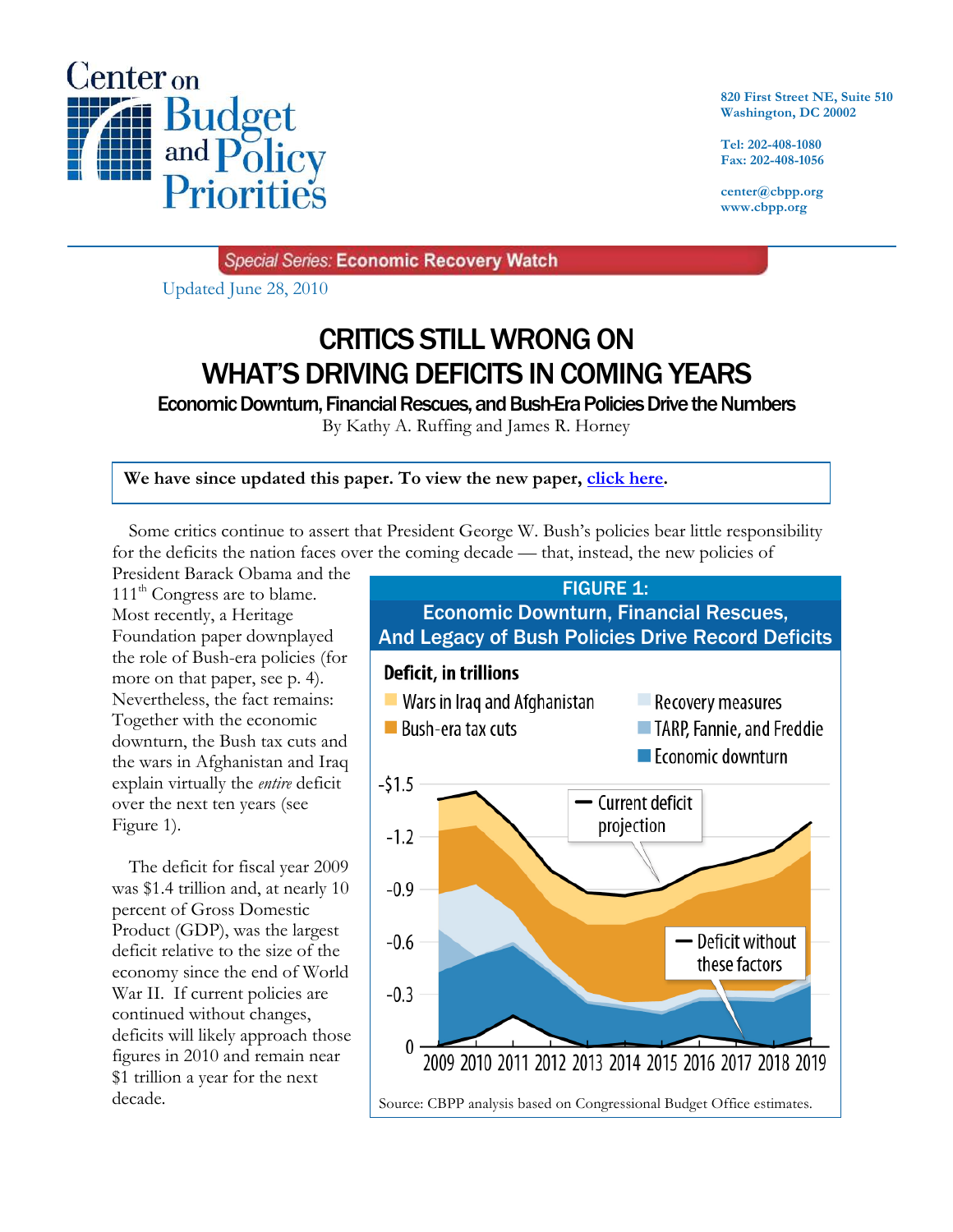The events and policies that have pushed deficits to these high levels in the near term, however, were largely outside the new Administration's control. If not for the tax cuts enacted during the presidency of George W. Bush that Congress did not pay for, the cost of the wars in Iraq and Afghanistan that were initiated during that period, and the effects of the worst economic slump since the Great Depression (including the cost of steps necessary to combat it), we would not be facing these huge deficits in the near term.

While President Obama inherited a dismal fiscal legacy, that does not diminish his responsibility to propose policies to address our fiscal imbalance and put the weight of his office behind them. Although policymakers should not tighten fiscal policy in the near term while the economy remains fragile, they and the nation at large must come to grips with the nation's long-term deficit problem. But we should not mistake the causes of our predicament.

#### Recession Caused Sharp Deterioration in Budget Outlook

Whoever won the presidency in 2008 was going to face a grim fiscal situation, a fact already well known as the presidential campaign got underway. The Congressional Budget Office (CBO) presented a sobering outlook in its 2008 summer update,<sup>1</sup> and during the autumn, the news got relentlessly worse. Fannie Mae and Freddie Mac, the two government-sponsored enterprises (GSEs) that became embroiled in the housing meltdown, failed in early September; two big financial firms — AIG and Lehman Brothers — collapsed soon thereafter; and others teetered. In December 2008, the National Bureau of Economic Research confirmed that the nation was in recession and pegged the starting date as December 2007. By the time CBO issued its new projections on January 7, 2009 — two weeks before Inauguration Day — it had already put the 2009 deficit at *well over \$1 trillion*. 2

The recession battered the budget, driving down tax revenues and swelling outlays for unemployment insurance, food stamps, and other safety-net programs. 3 Using CBO's August 2008 projections as a benchmark, we calculate that the changed economic outlook accounts for over \$400 billion of the deficit each year in 2009 through 2011 and slightly smaller amounts in subsequent years. Those effects persist; even in 2018, the deterioration in the economy since the summer of 2008 will account for over \$250 billion in added deficits, much of it in the form of additional debtservice costs.

### Financial Rescues, Stimulus Add to Deficits in Near Term

 $\overline{a}$ 

<sup>1</sup> Congressional Budget Office, *The Economic and Budget Outlook: An Update* (September 2008). As CBO itself acknowledged, its baseline employed some arguably unrealistic assumptions about the expiration of the Bush tax cuts and other policies; several other organizations pegged future deficits much higher than CBO's official estimates. See, for example, the Concord Coalition, "Setting Expectations: Why Baselines Matter in the Presidential Campaign and for the Fiscal Future" (September 11, 2008); Cato Institute, "\$1 Trillion Budget Deficit by 2017?" (September 11, 2008).

<sup>2</sup> Congressional Budget Office, *The Budget and Economic Outlook: Fiscal Years 2009 to 2019* (January 2009).

<sup>&</sup>lt;sup>3</sup> At the same time, the recession pushed down inflation and interest rates, which generated some offsetting savings.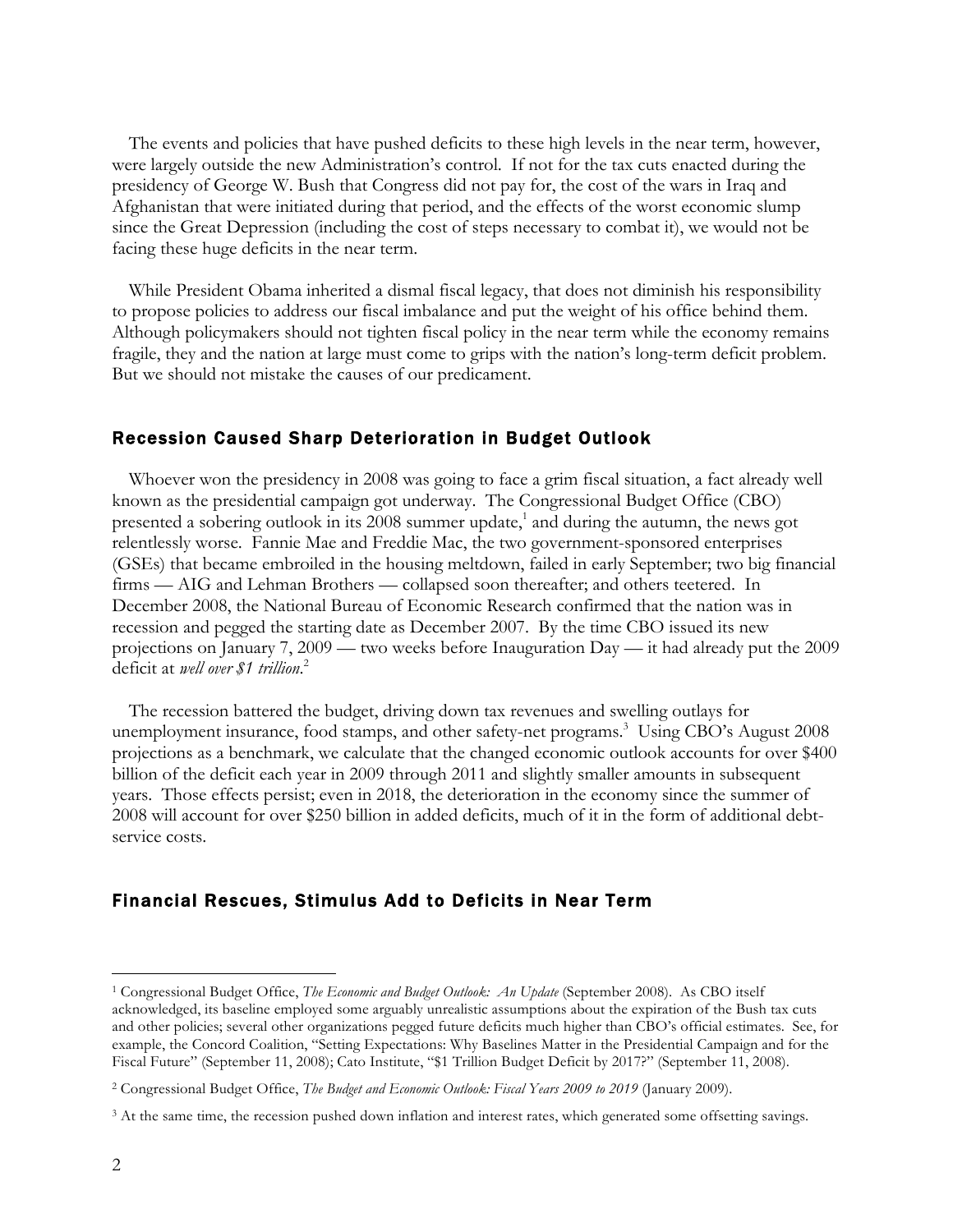The government put Fannie Mae and Freddie Mac into conservatorship in September 2008.<sup>4</sup> In October of that year, the Bush Administration and Congress enacted a rescue package to stabilize the financial system by creating the Troubled Assets Relief Program (TARP). Together, TARP and the GSEs accounted for \$245 billion (including extra debt-service costs) of fiscal 2009's record deficit. Their contribution then fades quickly (see Figure 1).

In February 2009, the new Obama Administration and Congress enacted a major package — the American Recovery and Reinvestment Act (ARRA) — to arrest the economy's plunge. Mainstream economists overwhelmingly argued that, to combat the recession, the federal government should loosen its purse strings temporarily to spur demand, with a mix of assistance to the unemployed, aid to strapped state and local governments, tax cuts, spending on infrastructure, and other measures. By design, this package added to the deficit. Since then, policymakers have enacted several smaller measures to spur recovery and aid the unemployed. By our reckoning, the combination of ARRA and these other measures account for \$1.1 trillion in deficits over the 2009-2019 period (including the associated debt service). Their effects are highly concentrated in 2009 through 2011 and fade thereafter, delivering a boost to the economy during its most vulnerable period.<sup>5</sup>

#### Bush Tax Cuts, War Costs Do Lasting Harm to Budget Outlook

Some commentators blame recent legislation — the stimulus bill and the financial rescues — for today's record deficits. Yet those costs pale next to other policies enacted since 2001 that have swollen the deficit. Those other policies may be less conspicuous now, because many were enacted years ago and they have long since been absorbed into CBO's and other organizations' budget projections.

Just two policies dating from the Bush Administration — tax cuts and the wars in Iraq and Afghanistan — accounted for over \$500 billion of the deficit in 2009 and will account for almost *\$7*  trillion in deficits in 2009 through 2019, including the associated debt-service costs.<sup>6</sup> (The prescription drug benefit enacted in 2003 accounts for further substantial increases in deficits and debt, which we are unable to quantify due to data limitations.) These impacts easily dwarf the stimulus and financial rescues. Furthermore, unlike those temporary costs, these inherited policies (especially the tax cuts and the drug benefit) do not fade away as the economy recovers (see Figure 1).

Without the economic downturn and the fiscal policies of the previous Administration, the budget would be roughly in balance over the next decade. That would have put the nation on a much

-

<sup>4</sup> That occurred on September 7, 2008 — too late for inclusion in the CBO report issued just two days later.

<sup>5</sup> CBO estimates that ARRA boosted the number of people employed in the United States by 1.2 million to 2.8 million in the first quarter of 2010 (more, if measured on a full-time-equivalent basis) and that real (inflation-adjusted) GDP was 1.7 percent to 4.2 percent higher than it would have been if ARRA had not been enacted. Under CBO's latest projections, ARRA's impact on real GDP and employment will peak in the middle of 2010. Congressional Budget Office, *Estimated Impact of the American Recovery and Reinvestment Act on Employment and Economic Output from January 2010 Through March 2010*, May 2010, pp. 1-2.

<sup>6</sup> As explained in the technical note at the end of the paper, this analysis assumes that expiring tax cuts will be extended and new funding will be provided for the wars in Iraq and Afghanistan.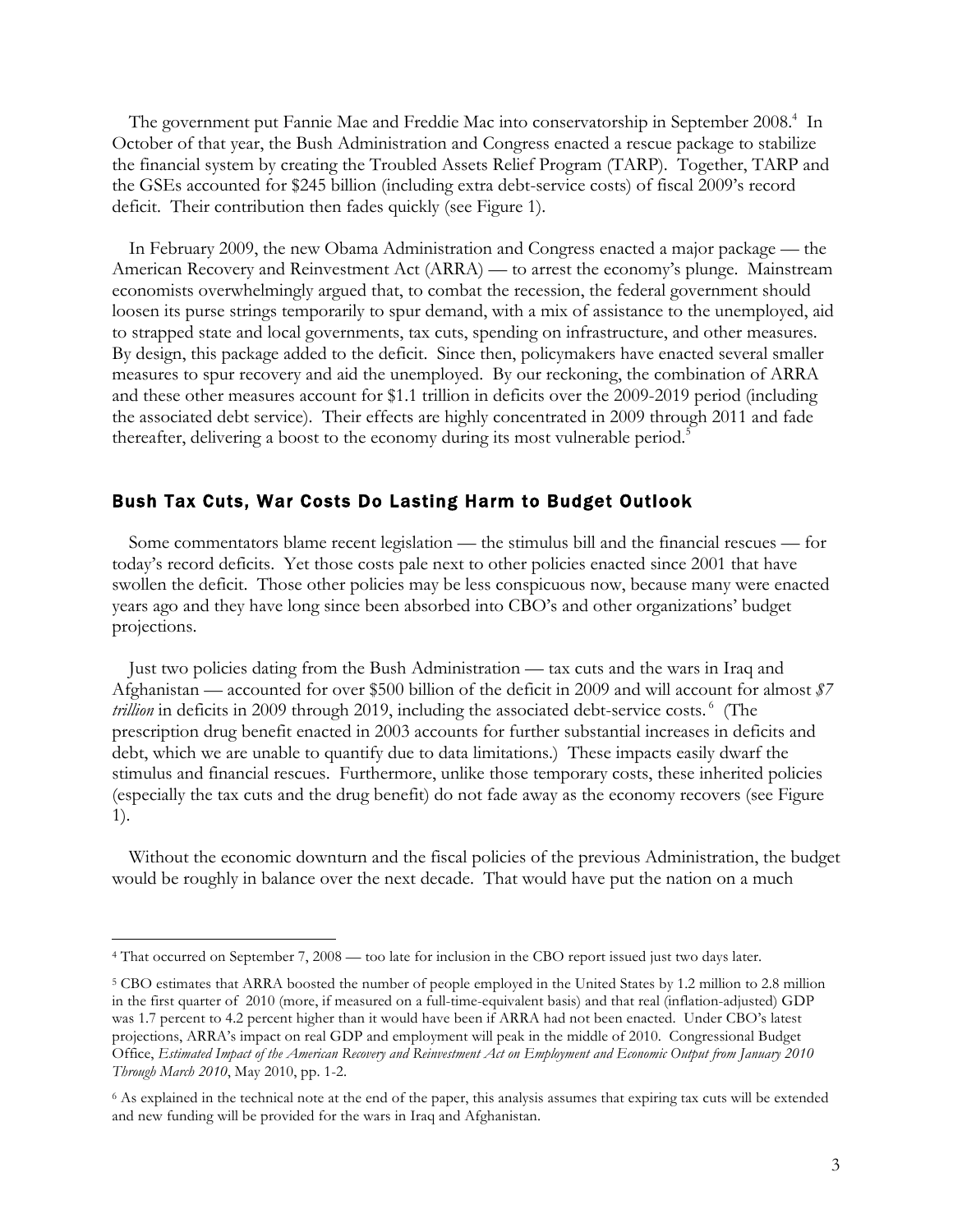sounder footing to address the demographic challenges and the cost pressures in health care that darken the long-run fiscal outlook.<sup>7</sup>

#### The Effect of President Obama's Budget

The key question is: where do we go from here? President Obama's 2011 budget proposes to reduce anticipated deficits over the next ten years, chiefly by letting the Bush tax cuts for highincome taxpayers expire on schedule, closing certain tax loopholes and reforming the international tax system, keeping estate taxes at their 2009 parameters, enacting health care reform, and freezing (in aggregate) most appropriations for non-security domestic programs for the next three years. The President also supports another round of temporary recovery measures that would boost the deficit in 2010 through 2012, a proposal that is appropriate in size and well targeted. 8 Center on Budget and Policy Priorities' analyses have found that in aggregate, the President's proposals would reduce deficits over the 2011-2020 period by an estimated \$1.3 trillion.<sup>9</sup>

Like most fiscal analysts, we believe that the Administration and Congress will need to take considerably larger steps. The President himself acknowledges that his proposals do not fully put the budget on a sustainable footing and has established a bipartisan fiscal commission to recommend more substantial deficit reductions. First and foremost, policymakers will need to restrain the growth of health care costs. The health reform legislation begins that process. It takes important initial steps to restructure the health care payment and delivery systems and to move away from paying providers for more visits or procedures and toward rewarding effective, high-value health care. As we learn more about how to slow health care cost growth without endangering health care quality, strong additional measures will be essential. But restraining health care cost growth will not itself be sufficient to address the long-term fiscal problem. Other actions also will be needed, including steps to raise additional revenue and make changes in other programs.

#### Heritage Foundation's Analysis is Misleading

 A recent Heritage Foundation report claims that tax cuts and other policies initiated during the Bush administration are not a significant factor behind the deficits we face in the coming decade.<sup>10</sup> Heritage places blame for the deficits squarely on rapid growth in Social Security, Medicare, Medicaid, and interest costs, and dismisses the significance of weak revenues in general and the 2001 and 2003 tax cuts in particular. But Heritage's analysis is both misguided and seriously misleading.

• Heritage ignores the fact that rapidly-rising interest costs — one of its "culprits" behind rising outlays — result

-

<sup>7</sup> See Kathy Ruffing, Kris Cox, and James Horney, "The Right Target: Stabilize the Federal Debt," Center on Budget and Policy Priorities, January 12, 2010.

<sup>8</sup> Kris Cox, "President's Budget Requests \$266 Billion to Support Economic Recovery," Center on Budget and Policy Priorities, February 5, 2010.

<sup>9</sup> Kathy A. Ruffing and James R. Horney, "Obama Budget Reduces Deficit by \$1.3 Trillion Over Next Decade Compared to Current Policies," Center on Budget and Policy Priorities, April 5, 2010. The Congress subsequently enacted several major proposals — including health-care reform and changes in higher-education programs — that constitute part of that \$1.3 trillion in estimated savings.

<sup>10</sup> Brian M. Riedl, "The Three Biggest Myths About Tax Cuts and the Budget Deficit" (Heritage Foundation, June 21, 2010).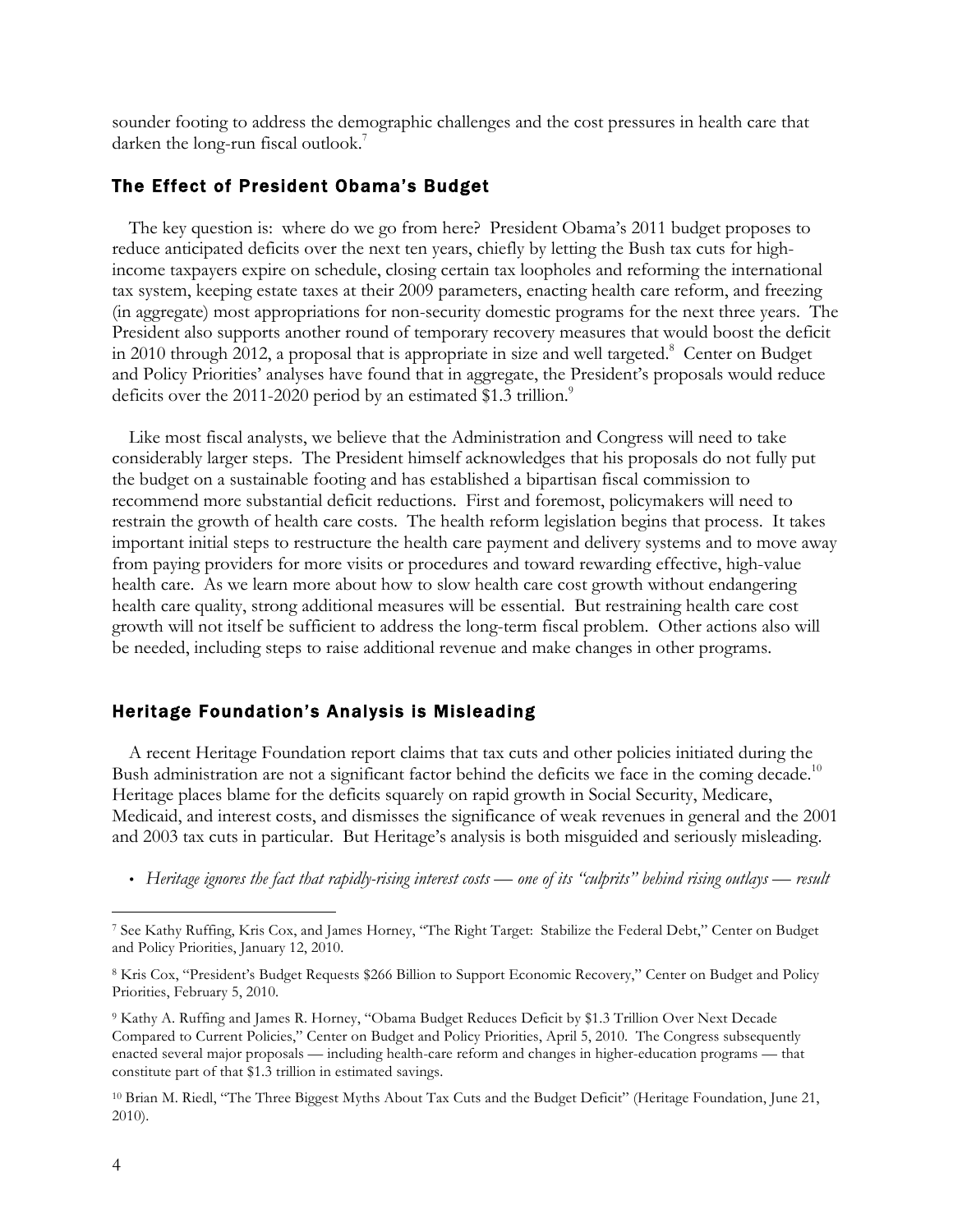*in significant part from the tax cuts and other fiscal policies of the Bush era*. The tax cuts and the wars in Iraq and Afghanistan accounted for over \$2.6 trillion of our national debt by the end of 2008 and, if continued, will add another \$7 trillion in debt by 2019. In that year alone, about \$450 billion of our interest bill will stem from those two policies. It is disingenuous to tar interest as a "fast-growing" spending program while ignoring which policies — including tax cuts account for that fact.

Heritage admits that it understates the cost of the tax cuts by omitting their impact on rising net interest costs. "On the other hand," Heritage asserts, "the original CBO scores of tax cuts have been underestimates because they excluded all supply-side feedback effects and overestimated the GDP between 2008 and 2011, which made all revenue and tax cut projections appear larger." That convenient justification, however, misses the boat. We *know* that the tax cuts led to higher borrowing and larger debt-service costs. We do *not* know that they led to extra economic activity (or that they would have a positive effect on economic activity if made permanent). In fact, analyses of so-called "dynamic scoring" of tax cuts have found that: 1) such estimates generally come close to the standard estimates;<sup>11</sup> 2) stimulative effects may appear strong in the short run but tend to dissipate over longer horizons; and 3) most importantly, as both CBO and the Joint Committee on Taxation have concluded, large tax cuts financed by borrowing can *harm* the economy over the long term rather than help it.<sup>12</sup> In short, there is no reason to ignore the enormous debt overhang that the Bush tax cuts caused and plenty of reason to be skeptical of their economic benefits. Including the interest costs, the Bush-era tax cuts account for over \$700 billion — or nearly 55 percent — of the deficit projected for 2019 under current policies.

- *Heritage ignores the fact that the share of deficits accounted for by the Bush-era tax cuts will grow in future years as the impact of the economic downturn on deficits diminishes*. Because the economic downturn and efforts to combat it have such a large effect on the deficit in 2010, the share of the deficit accounted for by the tax cuts seems relatively modest; we estimate that the tax cuts account for about one quarter of the 2010 deficit. But as the effects of the downturn recede, the tax cuts will account for a much larger share. In 2019, the tax cuts, if continued, will account for nearly three-fifths of the deficit. And, despite the growing impact of rising health care costs and the continued aging of the population after 2019, the tax cuts will continue to have a major impact on the deficit. The Center has estimated that *not* extending the tax cuts — or fully paying for the cost of extending them — would reduce the projected budget shortfall through 2050 by  $two-fifths.<sup>13</sup>$
- *In constructing its baseline, Heritage partly assumes its own conclusion*. The baseline projections developed by Heritage generally resemble CBPP's, with one crucial difference. Heritage assumes that regular discretionary spending (other than war costs and stimulus funds) will grow at the same rate as the GDP over the next 10 years. In contrast, we assume that such

 $\overline{a}$ <sup>11</sup> Even the Bush Treasury Department estimated that, *if the cost of extending the 2001 and 2003 tax cuts were paid for*, the tax cuts would generate only enough economic growth to offset less than 10 percent of their long-term costs. And, of course, the 2001 and 2003 tax cuts were not paid for. See, U.S. Department of Treasury, "A Dynamic Analysis of Permanent Extension of the President's Tax Relief," July 25, 2006.

<sup>12</sup> Jason Furman, "A Short Guide to Dynamic Scoring" (Center on Budget and Policy Priorities, August 24, 2006); "Evidence Shows That Tax Cuts Lose Revenue" (Center on Budget and Policy Priorities, July 21, 2008).

<sup>13</sup> Ruffing, Cox, and Horney, "The Right Target."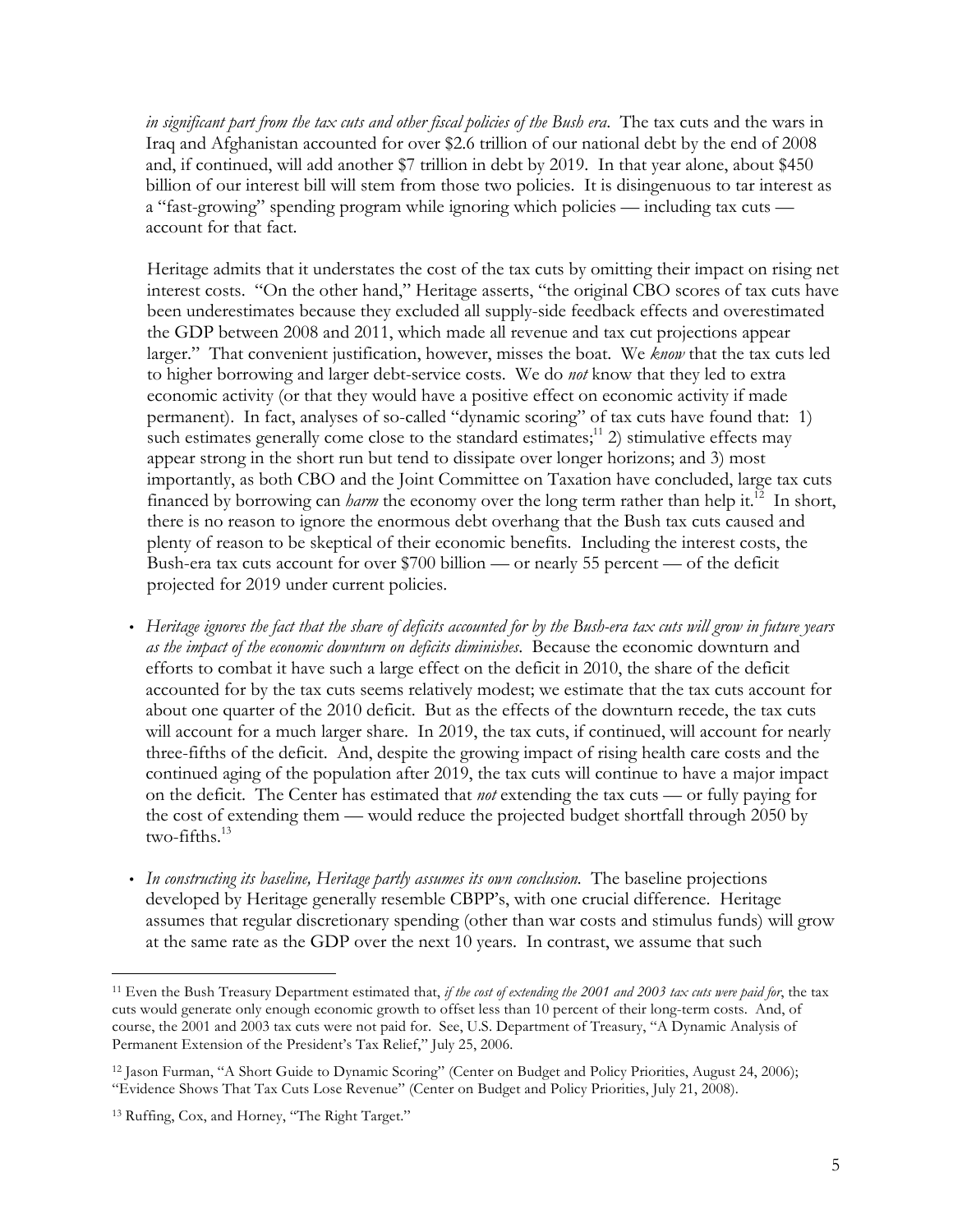appropriations will grow somewhat more slowly in the 10-year budget window because they will grow with inflation; this is the standard, widely accepted baseline assumption. Heritage's decision to scrap normal baseline practices and assume higher levels of discretionary spending boosts such spending by more than a full percentage point of GDP by the end of the ten-year period and adds to interest costs as well. Heritage then uses this increased spending it assumes to buttress its claim that it is excessive spending growth that causes the deficit. In theory, policymakers might choose to increase discretionary spending to keep pace with GDP, but that is highly unlikely in these straitened times. And that is *not* how the Budget Enforcement Act, CBO, and the Office of Management and Budget define "current policy" when they make their baseline budget projections for the coming decade.<sup>14</sup>

• *It was not a sudden spurt of growth in Social Security, Medicare, and Medicaid that turned projected budget surpluses into deficits*. CBO and many budget analysts have long pointed out that the "big three" entitlement programs will swell in future decades as a result of an aging population and steady growth in per-capita health-care costs.<sup>15</sup> Indeed, CBO had already projected that this would eventually occur when, in 2001, it projected significant budget surpluses through 2011 and years beyond.<sup>16</sup> Since the growth in these large programs was anticipated (other than the growth due to enactment of the Medicare prescription drug benefit), it is *not* what turned projected surpluses to deficits.

 Moreover, although CBO was projecting years of surpluses as the Bush Administration took office in 2001, it nevertheless warned that the nation's long-term fiscal health was worrisome. The Bush Administration and Congress nevertheless opted to ignore these warnings and to cut taxes deeply, establish a Medicare drug benefit without covering its costs, and fight two wars on borrowed money.

## Technical Note

Baseline projections depict the likely path of the federal budget if current policies remain unchanged. We base our estimates on CBO's latest ten-year projections, published in March 2010, with several adjustments to reflect what will happen if we continue current tax and spending policies.

 $\overline{a}$ 

<sup>14</sup> The Budget Enforcement Act stipulates that the baseline projections should assume that discretionary spending grows at the rate of inflation. CBO, the Office of Management and Budget, and CBPP all follow these rules in their 10-year current-policy baseline projections. In projections of discretionary spending beyond the 10-year window, CBPP also takes into account population growth in order to reflect the long-term increase in demand for services that will result from slow, but steady, increases in the size of the population. CBO and some other analysts do assume in their longterm projections that discretionary spending will grow at the same rate as the economy *after* 2019, but as Alan Auerbach and William Gale explain in their analysis of the long-term fiscal problem, this choice reflects an assumption about future policy choices, not the cost of continuing current policies. (Auerbach and Gale note that "our forecast assumes that a richer society will want to spend more on discretionary spending, going beyond the current services provided by government.") Alan J. Auerbach and William G. Gale, "Déjà vu All Over Again: On the Dismal Prospects for the Federal Budget," Urban-Brookings Tax Policy Center, April 2010, p. 7.

<sup>15</sup> CBPP did so most recently in "The Right Target" (January 12, 2010).

<sup>16</sup> Congressional Budget Office, *The Long-Term Budget Outlook* (October 2000); *The Budget and Economic Outlook: Fiscal Years 2002-2011* (January 2001).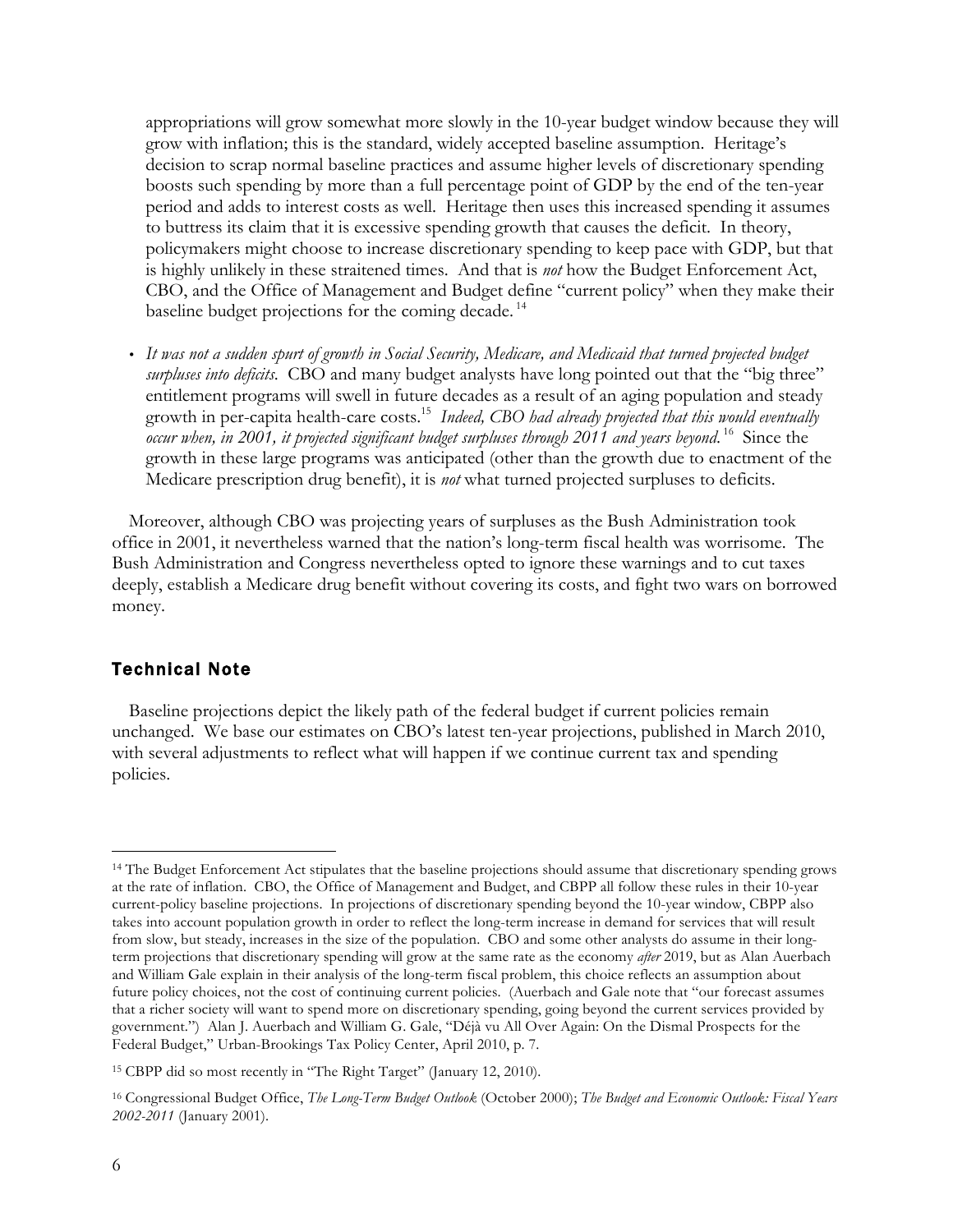Specifically, our baseline includes the budgetary effects of continuing the 2001 and 2003 tax cuts that are scheduled to expire after 2010, renewing certain other so-called "tax extenders" such as the research and development tax credit, and continuing relief from the Alternative Minimum Tax (AMT). Our baseline also assumes the effects of continuing to defer scheduled cuts in payments for Medicare providers, as has routinely occurred in recent years, and instead providing doctors with a payment increase based on the Medicare Economic Index. We also account for a gradual phasedown of operations in Iraq and Afghanistan. In all cases we based our adjustments on estimates published by CBO.

We calculated major components of the deficits as follows:

• *Economic downturn* — This category includes all changes in the deficit that CBO labeled "economic" in the five reports — in January, March, and August 2009 and January and March  $2010^{17}$  — that it has issued since September 2008, which total \$1 trillion over the 2009-2018 period. It also includes the bulk of revenue changes that CBO classified as "technical." In the revenue area, so-called technical changes essentially refer to trends in collections that CBO's analysts cannot tie directly to published macroeconomic data. In fact, those data become available with a lag and are subject to major revision; weak revenues are often a tipoff that the economy is worse than the official statistics suggest. Furthermore, some key determinants of revenues — such as capital gains on stock-market transactions — are tied to the economy, but those influences are not captured by the standard macroeconomic indicators. Because the economic-versus-technical distinction is so arbitrary for revenues, we have ascribed most of CBO's large, downward "technical" reestimates to the economic downturn. We add the associated debt-service costs. The technical reestimates to revenues and the associated debtservice costs add \$1.5 trillion and \$0.4 trillion, respectively, to this category over the 2009-2018 period.

Combined, the factors that we ascribe to the economic downturn account for nearly \$3 trillion in extra deficits in 2009 through 2018.<sup>18</sup>

- *TARP, Fannie, and Freddie* The Treasury spent \$243 billion for these entities in 2009 (\$151 billion for TARP and \$91 billion for Fannie Mae and Freddie Mac, net of dividends received). Projections for 2010 through 2019 come from CBO's January 2010 baseline. We computed the extra debt-service costs, which total \$111 billion over the 2009-2019 period. (By 2014, virtually the entire cost shown in Table 1 represents debt-service costs.)
- *Recovery measures* When ARRA was passed, it bore a "headline" cost of \$787 billion as officially estimated by CBO.<sup>19</sup> In January 2010, CBO revised that figure to \$862 billion, chiefly

<sup>-</sup><sup>17</sup> Congressional Budget Office, *The Economic and Budget Outlook* (January 2009), *A Preliminary Analysis of the President's Budget and an Update of CBO's Budget and Economic Outlook* (March 2009), *The Budget and Economic Outlook: An Update* (August 2009); *The Economic and Budget Outlook* (January 2010); and *An Analysis of the President's Budgetary Proposals for Fiscal Year 2011* (March 2010).

<sup>18</sup> Estimates are not available for 2019 because CBO's August 2008 projections ended in 2018. For Figure 1, CBPP arbitrarily assumed that this category amounted to \$300 billion in 2019 — a continuation of the previous few years' pattern.

<sup>19</sup> See Congressional Budget Office, cost estimate for H.R. 1, American Recovery and Reinvestment Act of 2009 (February 13, 2009, online at www.cbo.gov) and Joint Committee on Taxation, "Estimated Budget Effects Of The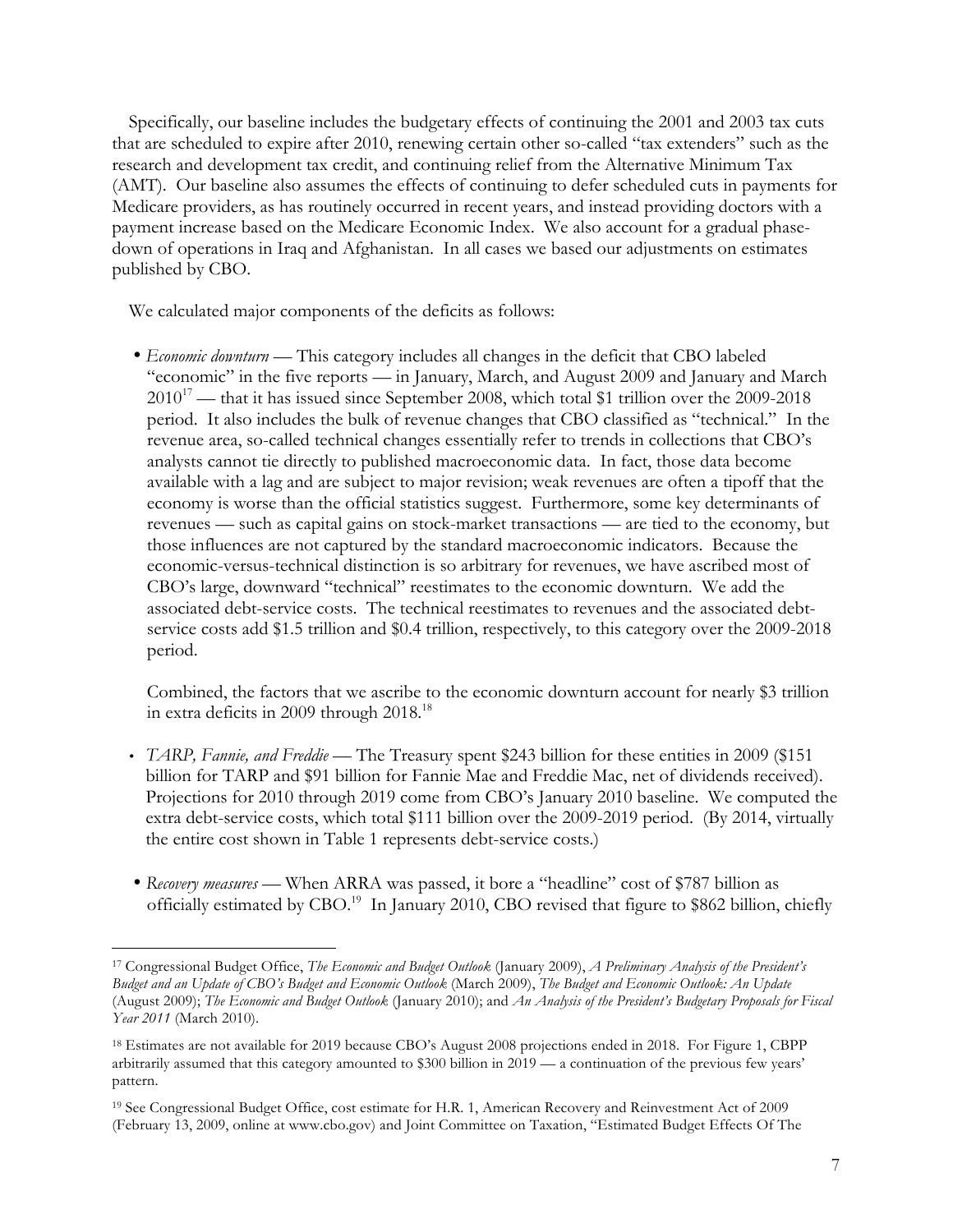| <b>TABLE 1</b>                                                                                                                                                                                                                                                                                                                                                                                                                                                                                                                                                                                                                                                                                                                             |                  |                |                |       |              |       |        |                |             |        |        |
|--------------------------------------------------------------------------------------------------------------------------------------------------------------------------------------------------------------------------------------------------------------------------------------------------------------------------------------------------------------------------------------------------------------------------------------------------------------------------------------------------------------------------------------------------------------------------------------------------------------------------------------------------------------------------------------------------------------------------------------------|------------------|----------------|----------------|-------|--------------|-------|--------|----------------|-------------|--------|--------|
| <b>Projected Deficits Under Current Policies and Selected Components</b><br>(By fiscal year, in billions of dollars; details may not add to totals due to rounding)                                                                                                                                                                                                                                                                                                                                                                                                                                                                                                                                                                        |                  |                |                |       |              |       |        |                |             |        |        |
|                                                                                                                                                                                                                                                                                                                                                                                                                                                                                                                                                                                                                                                                                                                                            |                  |                |                |       |              |       |        |                |             |        |        |
|                                                                                                                                                                                                                                                                                                                                                                                                                                                                                                                                                                                                                                                                                                                                            | 2009             | 2010           | 2011           | 2012  | 2013         | 2014  | 2015   | 2016           | 2017        | 2018   | 2019   |
| <b>Projected Deficits under Current Policies</b><br>CBO baseline<br>1,368<br>513<br>534<br>641<br>1,413<br>996<br>642<br>525<br>463<br>472<br>521                                                                                                                                                                                                                                                                                                                                                                                                                                                                                                                                                                                          |                  |                |                |       |              |       |        |                |             |        |        |
| Extend tax cuts <sup>a</sup>                                                                                                                                                                                                                                                                                                                                                                                                                                                                                                                                                                                                                                                                                                               | 0                | 11             | 139            | 247   | 279          | 300   | 318    |                | 344         | 356    | 369    |
| Continue AMT relief                                                                                                                                                                                                                                                                                                                                                                                                                                                                                                                                                                                                                                                                                                                        | $\pmb{0}$        | $\overline{7}$ | 82             | 75    | 83           | 92    | 103    | 331<br>115     | 129         | 144    | 162    |
| Adjust Iraq and                                                                                                                                                                                                                                                                                                                                                                                                                                                                                                                                                                                                                                                                                                                            | 0                | 8              | 21             | 21    | $-3$         | $-36$ | $-66$  | $-85$          | $-95$       | $-101$ | $-104$ |
| Afghanistan <sup>b</sup>                                                                                                                                                                                                                                                                                                                                                                                                                                                                                                                                                                                                                                                                                                                   |                  |                |                |       |              |       |        |                |             |        |        |
| Cancel physician-fee<br>cuts <sup>c</sup>                                                                                                                                                                                                                                                                                                                                                                                                                                                                                                                                                                                                                                                                                                  | $\boldsymbol{0}$ | 5              | 13             | 20    | 24           | 25    | 28     | 33             | 38          | 44     | 51     |
| Incorporate health-<br>care reform <sup>d</sup>                                                                                                                                                                                                                                                                                                                                                                                                                                                                                                                                                                                                                                                                                            | $\pmb{0}$        | 6              | $\mathbf{1}$   | $-10$ | $-56$        | $-51$ | $-20$  | $\overline{3}$ | 4           | $-5$   | $-15$  |
| Incorporate other<br>recent legislation <sup>e</sup>                                                                                                                                                                                                                                                                                                                                                                                                                                                                                                                                                                                                                                                                                       | $\pmb{0}$        | 18             | 8              | 3     | $\mathbf{1}$ | $-13$ | $\ast$ | 13             | $^{\rm -1}$ | $-3$   | $-9$   |
| Additional debt-<br>service                                                                                                                                                                                                                                                                                                                                                                                                                                                                                                                                                                                                                                                                                                                | $\pmb{0}$        | $\ast$         | $\overline{3}$ | 12    | 26           | 44    | 65     | 91             | 120         | 153    | 185    |
| Total adjustments                                                                                                                                                                                                                                                                                                                                                                                                                                                                                                                                                                                                                                                                                                                          | $\pmb{0}$        | 54             | 267            | 366   | 353          | 360   | 428    | 499            | 538         | 588    | 639    |
| <b>CBPP</b> baseline                                                                                                                                                                                                                                                                                                                                                                                                                                                                                                                                                                                                                                                                                                                       | 1,413            | 1,423          | 1,263          | 1,008 | 878          | 823   | 900    | 1,012          | 1,058       | 1,122  | 1,280  |
| <b>Selected Components</b>                                                                                                                                                                                                                                                                                                                                                                                                                                                                                                                                                                                                                                                                                                                 |                  |                |                |       |              |       |        |                |             |        |        |
| Economic downturn                                                                                                                                                                                                                                                                                                                                                                                                                                                                                                                                                                                                                                                                                                                          | 418              | 455            | 400            | 349   | 244          | 197   | 183    | 200            | 229         | 259    | #N/A   |
| TARP, Fannie, and<br>Freddie                                                                                                                                                                                                                                                                                                                                                                                                                                                                                                                                                                                                                                                                                                               | 245              | $-32$          | 22             | 20    | 19           | 20    | 19     | 19             | 20          | 20     | 23     |
| Economic<br>recovery<br>measures                                                                                                                                                                                                                                                                                                                                                                                                                                                                                                                                                                                                                                                                                                           | 200              | 412            | 176            | 58    | 51           | 20    | 60     | 47             | 37          | 42     | 46     |
| Bush-era tax cuts                                                                                                                                                                                                                                                                                                                                                                                                                                                                                                                                                                                                                                                                                                                          | 364              | 336            | 295            | 322   | 385          | 443   | 495    | 543            | 594         | 650    | 702    |
| War costs                                                                                                                                                                                                                                                                                                                                                                                                                                                                                                                                                                                                                                                                                                                                  | 178              | 191            | 193            | 192   | 180          | 163   | 145    | 140            | 143         | 152    | 162    |
| Source: CBPP calculations based on data from CBO.                                                                                                                                                                                                                                                                                                                                                                                                                                                                                                                                                                                                                                                                                          |                  |                |                |       |              |       |        |                |             |        |        |
| a. These include the 2001 and 2003 tax cuts (EGTRRA and JGTRRA) as well as the regular "tax extenders." Expiring tax provisions originating in the                                                                                                                                                                                                                                                                                                                                                                                                                                                                                                                                                                                         |                  |                |                |       |              |       |        |                |             |        |        |
| American Recovery and Reinvestment Act (ARRA), however, are not assumed to be extended.<br>b. These amounts include expected spending on the wars in Iraq and Afghanistan outside of the base defense budget, assuming that troops deployed                                                                                                                                                                                                                                                                                                                                                                                                                                                                                                |                  |                |                |       |              |       |        |                |             |        |        |
| in those two theatres decrease to 60,000 by 2015.                                                                                                                                                                                                                                                                                                                                                                                                                                                                                                                                                                                                                                                                                          |                  |                |                |       |              |       |        |                |             |        |        |
| c. This adjustment includes the effects of a short-term freeze in Medicare physician reimbursements (averting a scheduled 21 percent cut) enacted<br>since CBO's March baseline in P.L. 111-157, plus an assumed freeze through the remainder of calendar year 2010, plus increases in step with the<br>Medicare Economic Index (MEI) effective January 2011. See "CBO Estimate of Changes in Net Federal Outlays from Alternative Proposals for Changing<br>Physician Payment Rates in Medicare" (April 30, 2010, available at http://www.cbo.gov/budget/factsheets/2010b/SGR-Menu.pdf).<br>d. The Patient Protection and Affordable Care Act (P.L. 111-148) and the Health Care and Education Reconciliation Act of 2010 (P.L. 111-152). |                  |                |                |       |              |       |        |                |             |        |        |

e. The Hiring Incentives to Restore Employment Act (P.L. 111-147) and the Continuing Extension Act of 2010 (P.L. 111-157).

Note: CBO=Congressional Budget Office, AMT=Alternative Minimum Tax, Fannie and Freddie=Fannie Mae and Freddie Mac, TARP=Troubled Assets Relief Program. \* denotes less than \$500 million.

to reflect higher costs than initially expected for ARRA's provisions governing unemployment insurance and the Supplemental Nutrition Assistance Program (commonly known as food stamps) — primarily as a result of economic conditions — and for Build America Bonds.<sup>20</sup> We removed the portion of ARRA costs ascribed to indexing the AMT for another year.<sup>21</sup> Annual

Revenue Provisions Contained In The Conference Agreement For H.R. 1, The 'American Recovery And Reinvestment Tax Act Of 2009'" (February 12, 2009, online at www.jct.gov).

<sup>20</sup> See Appendix A, "The American Recovery and Reinvestment Act of 2009" in CBO January 2010.

<sup>21</sup> That one-year fix — made necessary by the interaction of the AMT and the 2001 and 2003 tax cuts — is instead combined with the "Bush-era tax cuts," below.

 $\overline{a}$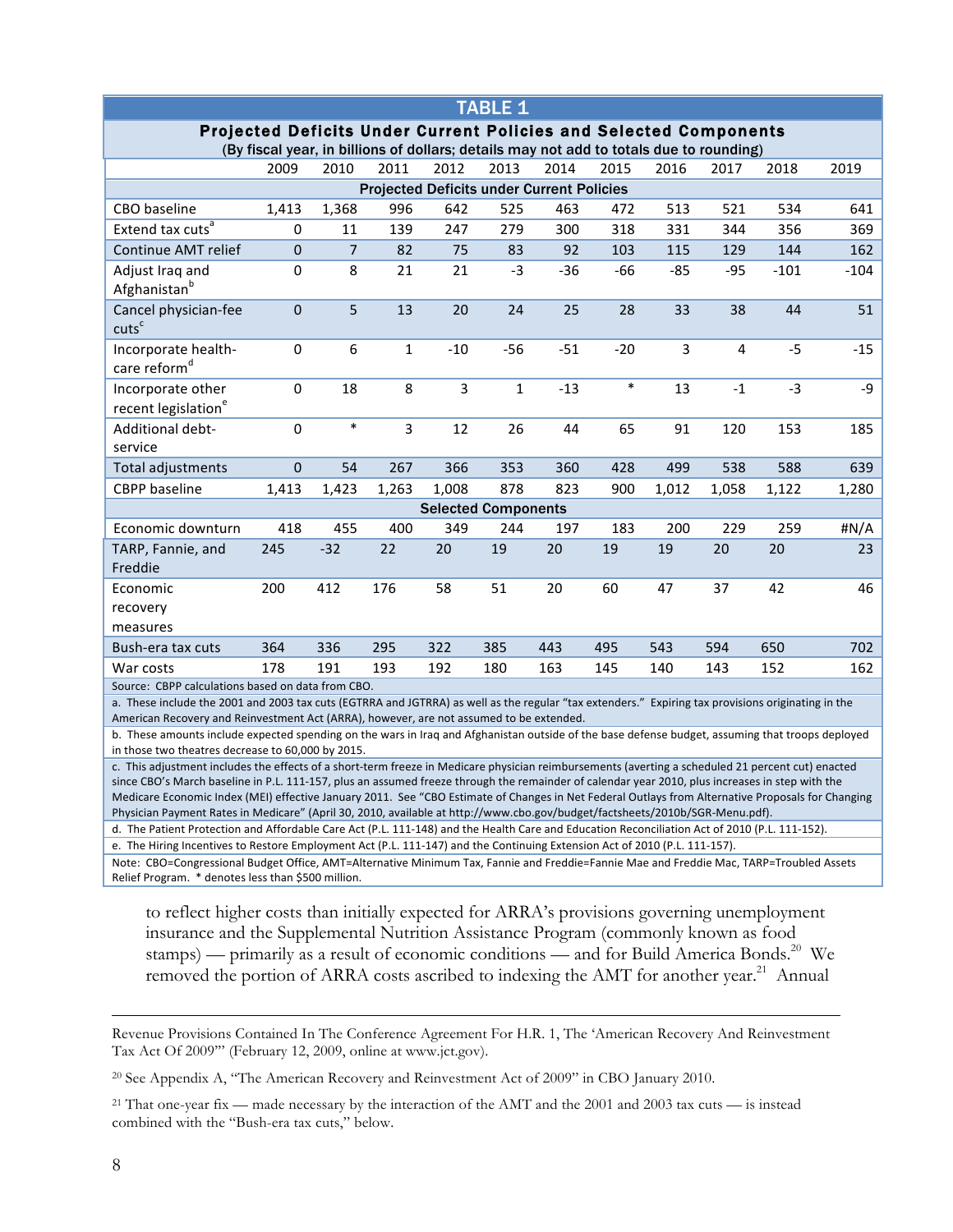AMT "patches" have been a fixture since 2001, and ARRA just happened to provide the vehicle. The AMT provision accounted for \$70 billion of ARRA's \$862 billion cost, leaving \$792 billion. CBPP then added the cost of several smaller, discrete recovery measures that have been enacted in late 2009 and early 2010, totaling \$84 billion in 2010 (but just \$38 billion over the 2010-2019 period).<sup>22</sup> We then added the associated debt-service costs, which amount to \$317 billion over the 2009-2019 period.

- *Bush-era tax cuts* Through 2011, the estimated impacts come from adding up past estimates of various changes in tax laws — chiefly the Economic Growth and Tax Relief Reconciliation Act of 2001 (EGTRRA), the Jobs and Growth Tax Relief Reconciliation Act of 2003 (JGTRRA), the 2008 stimulus package, and a series of annual AMT patches — enacted since 2001. Those estimates were based on the economic and technical assumptions used when CBO and the Joint Committee on Taxation (JCT) originally "scored" the legislation, but the numbers would not change materially using up-to-date assumptions. Most of the Bush tax cuts are scheduled to expire after December 2010 (partway through fiscal 2011). We added the cost of extending them, along with continuing AMT relief, from estimates prepared by CBO and JCT.<sup>23</sup> (We did not assume extension of the temporary tax provisions enacted in ARRA.) Together, the tax cuts account for \$1.7 trillion in extra deficits in 2001 through 2008, and \$3.4 trillion over the 2009-2019 period. Finally, we added the extra debt-service costs caused by the Bush-era tax cuts, amounting to more than \$200 billion through 2008 and another \$1.7 trillion over the 2009-2019 period — over \$330 billion in 2019 alone.
- *War costs* Spending for operations in Iraq and Afghanistan and related activities cost \$610 billion through fiscal 2008, according to CBO (\$575 billion for the Department of Defense and \$35 billion for international affairs), and another \$160 billion in 2009.<sup>24</sup> We based estimates of costs in 2010 through 2019 on CBO's projections, adjusted for a phase-down to 60,000 troops; those costs come to \$1 trillion.<sup>25</sup> We add the associated debt-service costs, which came to \$64 billion through 2008 and will total another \$684 billion over the 2009-2019 period (\$119 billion in 2019 alone).

<sup>-</sup><sup>22</sup> Specifically, these reflect measures enacted in fall 2009 (Public Laws 111-92 and 111-118) to extend the homebuyers' credit, allow businesses to carry back certain operating losses, extend and expand the tax credit for continuation of health insurance coverage for workers who lose their jobs, and lengthen the duration of emergency unemployment compensation They also reflect further extensions of aid to the unemployed and to businesses that hire them enacted in early 2010 (Public Laws 111-144, 111-147, and 111-157). Several of those measures included temporary provisions to avert reductions in fees paid to physicians by Medicare; we have removed those costs from the calculation of the effects of recovery measures, because we view them as an expression of current policy rather than new policies.

<sup>23</sup> CBO January 2010, "The Budgetary Effects of Selected Policy Alternatives Not Included in CBO's Baseline" (Table 1-5) and unpublished backup from CBO.

<sup>24</sup>CBO January 2010, "Funding for Operations in Iraq and Afghanistan and Other Related Activities" (Box 1-1).

<sup>25</sup>CBO January 2010, Table 1-5.